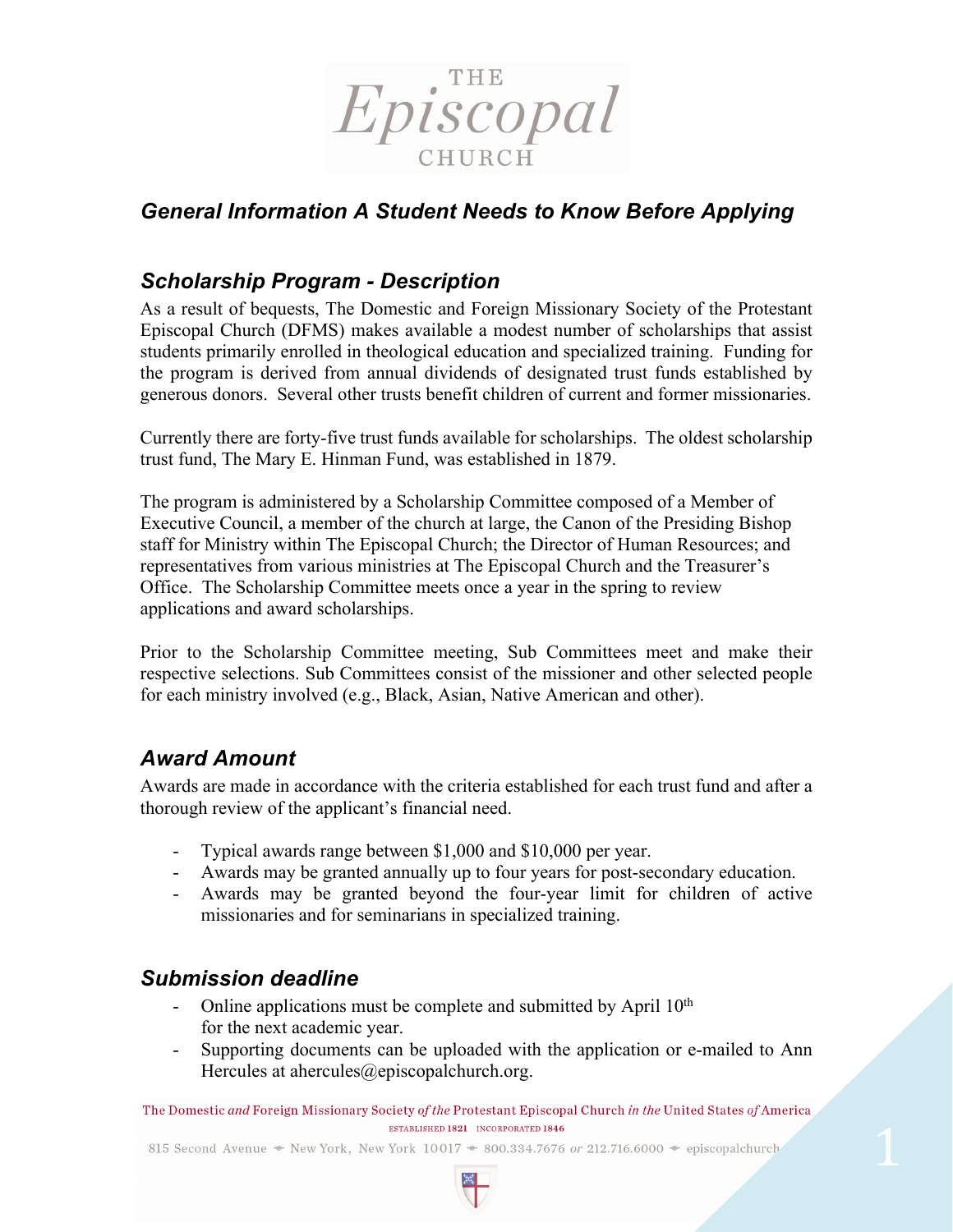## *Who may apply?*

- **Episcopalians only**. Episcopalian is defined as a baptized Christian, confirmed or received, and an active member of the Episcopal Church. Please provide a written confirmation from your parish, identifying the name of the diocese and diocesan bishop.
- http://www.episcopalchurch.org/index.htm ;
- Full-time students and part-time students enrolled in a degree program or equivalent certificate program at an accredited, post-secondary institution; and
- Applicants who are supported by written confirmation with the following endorsement;

| <b>Applicant</b>               | <b>Supporting Authority</b>          |
|--------------------------------|--------------------------------------|
| Seminarian                     | Episcopal Bishop                     |
| Clergy                         | Episcopal Bishop                     |
| Children of missionary         | Episcopal Bishop and the Mission     |
|                                | Personnel Officer                    |
| Post-Secondary School Students | Episcopal Bishop                     |
|                                | Tribal Council and Missioner<br>(for |
|                                | Native Americans only)               |
| <b>Foreign Students</b>        | Bishops affiliated with the DFMS     |

- Children of missionaries **- Missionaries** are defined as those sent by DFMS Office of Mission Personnel (and include children of YASCers); and
- Applicants who meet the criteria of one or more trust funds. (Refer to the Scholarship Trust Fund list. **If there is no matching trust fund, there cannot be an award).**
- Children of Executive Council members or DFMS employees meeting the above criteria, so long as the Council member or the DFMS employee submits a Conflict of Interest statement that is approved by DFMS Legal Counsel.
- Please note the following for dioceses of The Episcopal Church: Applicant understands that should its local diocese fail to pay its assessment in full or to apply for and receive a waiver, the diocese and the applicant shall be ineligible to receive grants or loans from the Domestic and Foreign Missionary Society unless approved by Executive Council. In accordance with Canon I.4.6, (select the applicable response): The diocese pays its full assessment; The diocese has been granted a waiver for years (list); The diocese has made application for a waiver but has not been advised regarding a determination

The Domestic and Foreign Missionary Society of the Protestant Episcopal Church in the United States of America ESTABLISHED 1821 INCORPORATED 1846

815 Second Avenue  $\bullet$  New York, New York 10017  $\bullet$  800.334.7676 or 212.716.6000  $\bullet$  episcopalchurch